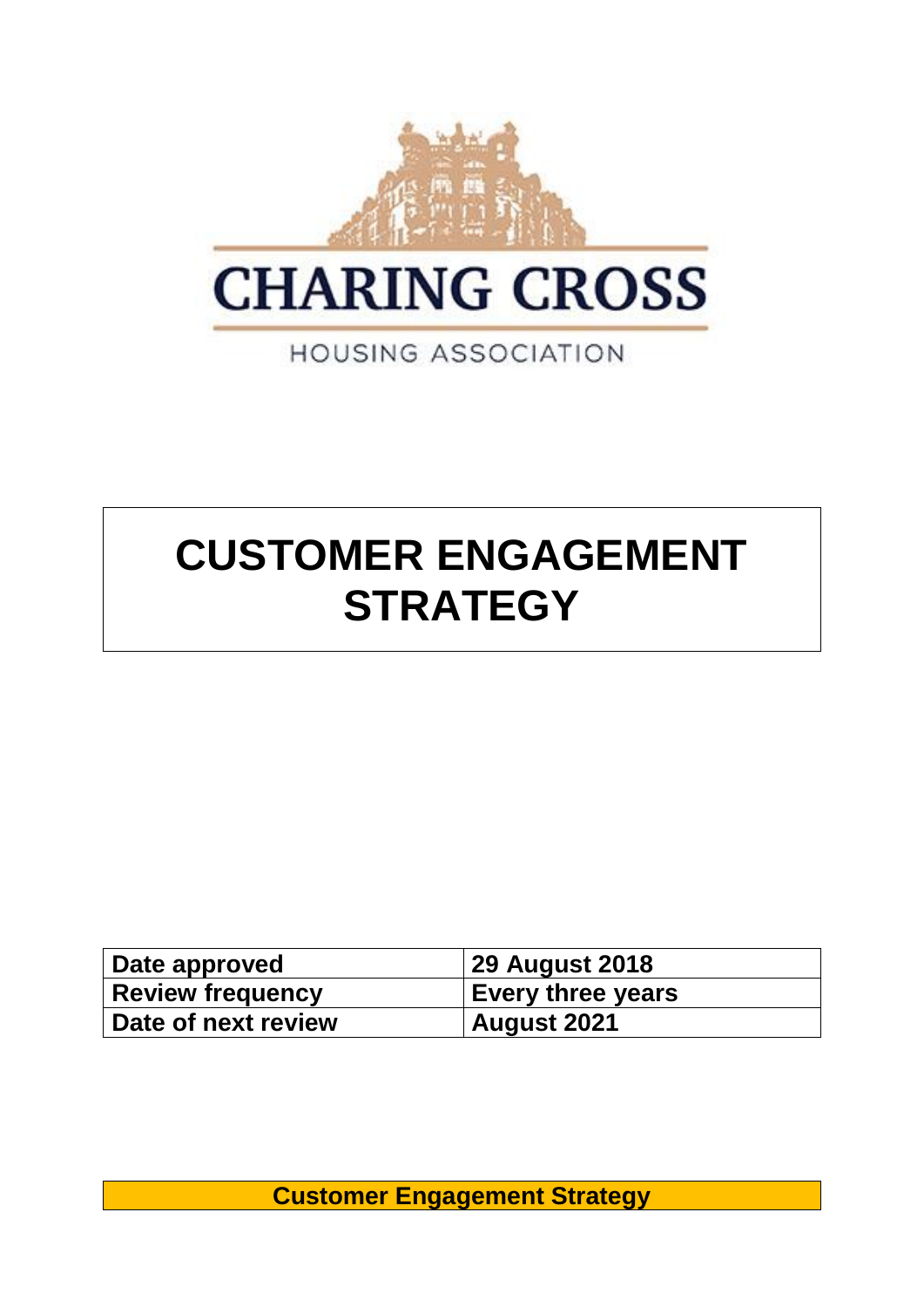#### **1.0INTRODUCTION**

Charing Cross Housing Association is committed to putting our customers at the heart of what we do and how we do it and has as one of its stated visions **"to seek out new opportunities to work with our people and our communities".**

Although a high percentage of tenants have reported that they are either very or fairly satisfied with the opportunities they have to participate in the Association's decision making process, it is recognised that the reality is that there has, traditionally, been a very poor response to participation and consultation exercises.

As a result it was recognised that the Association had to review, improve and modernise its approach to how we involve our customers and provide them with opportunities to work with us, influence the decision making processes and help shape the services we provide. Accordingly, the Association's Business Plan identified Customer Engagement as a strategic priority and one of the foundation blocks for the Association's 'Journey to Excellence'.

#### **2.0PURPOSE**

By developing a meaningful Customer Engagement Strategy and an achievable implementation action plan the Association will demonstrate its commitment to;

- ➢ Putting customer engagement at the centre of its values, culture and ethos
- ➢ Maximising opportunities for consultation, participation and engagement
- $\triangleright$  Taking account of the views and opinions of our customers
- ➢ Using customer feedback to influence and shape services and service delivery

It is recognised that the strategy will evolve and develop over time to reflect the changing priorities, aspirations and demands of customers. However, by the end of the three year lifespan of this strategy the Association is looking to ensure that robust mechanisms are in place to ensure our customers:

- ➢ Are actively involved in shaping services, driving improvements, influencing decisions and determining the future direction of the Association
- ➢ Have a range of ways to easily engage with the Association on issues that matter to them
- $\triangleright$  Are empowered to challenge the Association and hold it to account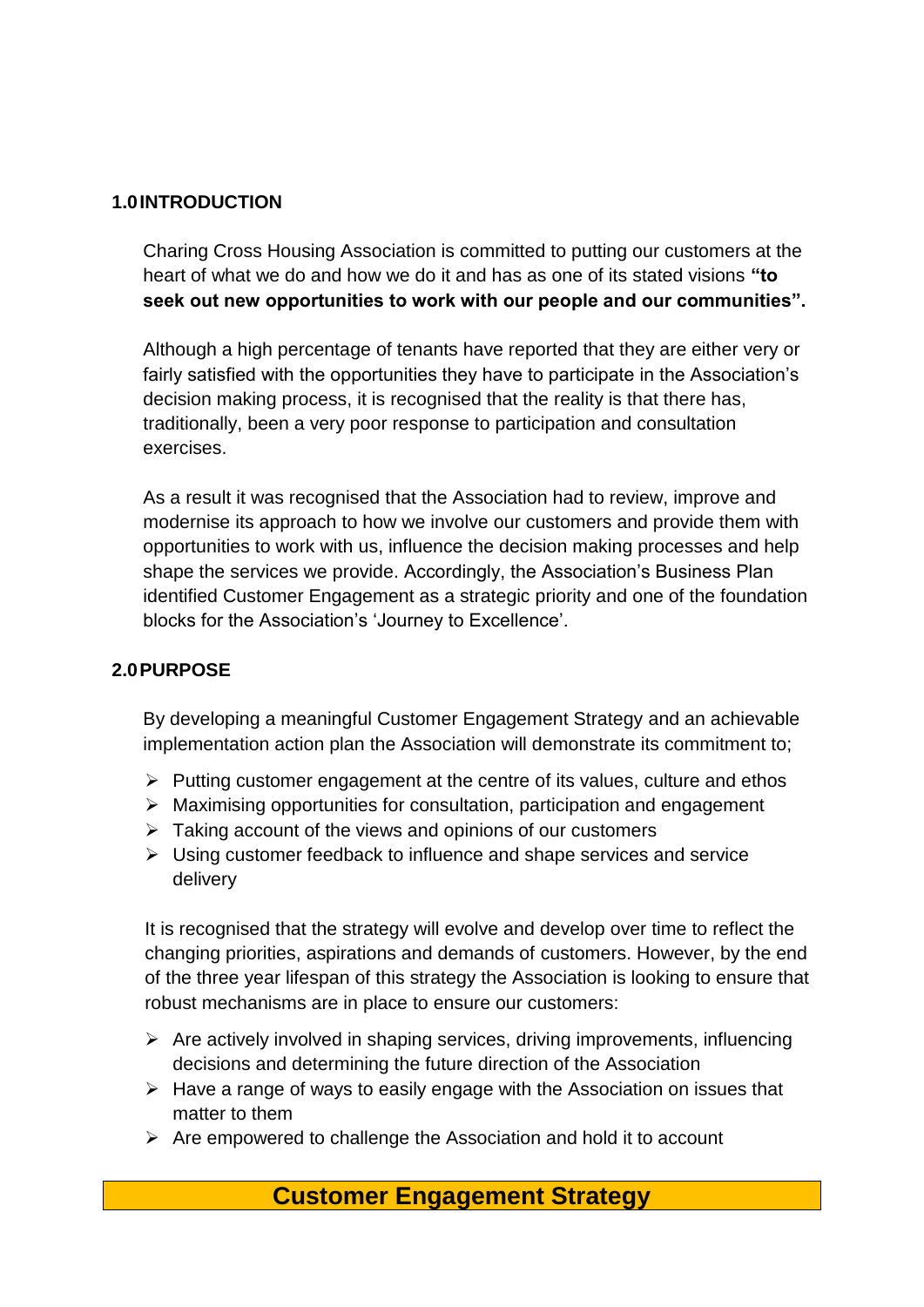$\triangleright$  Are given the information they require to make informed decisions about the Association's services and performance

#### **3.0 WHAT IS CUSTOMER ENGAGEMENT?**

For the purpose of this strategy Customer Engagement encompasses a range of activities such as consultation, participation, scrutiny and communication.

Customer Engagement provides users of the Association's services with 'a voice' and a way to make sure the services they use are fit for purpose and providing them with a way to shape those services to meet their needs. It is a two-way process that allows a sharing of ideas and offers insight into how and why decisions are made and opportunities to influence these decisions.

Genuine and meaningful engagement requires:

- $\triangleright$  Trust between the Association and its customers
- $\triangleright$  Acknowledgment that engagement is a continuous process of sharing information, ideas and power
- $\triangleright$  Ensuring all parties are encouraged to contribute to the engagement agenda
- $\triangleright$  Ensuring the decision-making process is open, clear and accountable
- $\triangleright$  Enough time for all views to be properly considered
- $\triangleright$  Confidence that customer groups and organisations can operate independently from the Association
- ➢ Good working relationships which evolve as customer requirements and expectations change
- ➢ Adequate resources for training, support and servicing or customer groups
- $\triangleright$  A strategy tailored to suit the individual needs of the Association's communities
- $\triangleright$  A strategy that is inclusive and observes the principles of equalities

The benefits of effective engagement are also two-way and can lead to positive outcomes for the residents, customers and communities as well as the **Association** 

For the Association these benefits include;

- ➢ Better understanding of our customers, their needs, requirements and aspirations
- ➢ Improved services and increased levels of customer satisfaction
- ➢ Effective and efficient processes that achieve better value for money
- $\triangleright$  Better links and partnerships with customers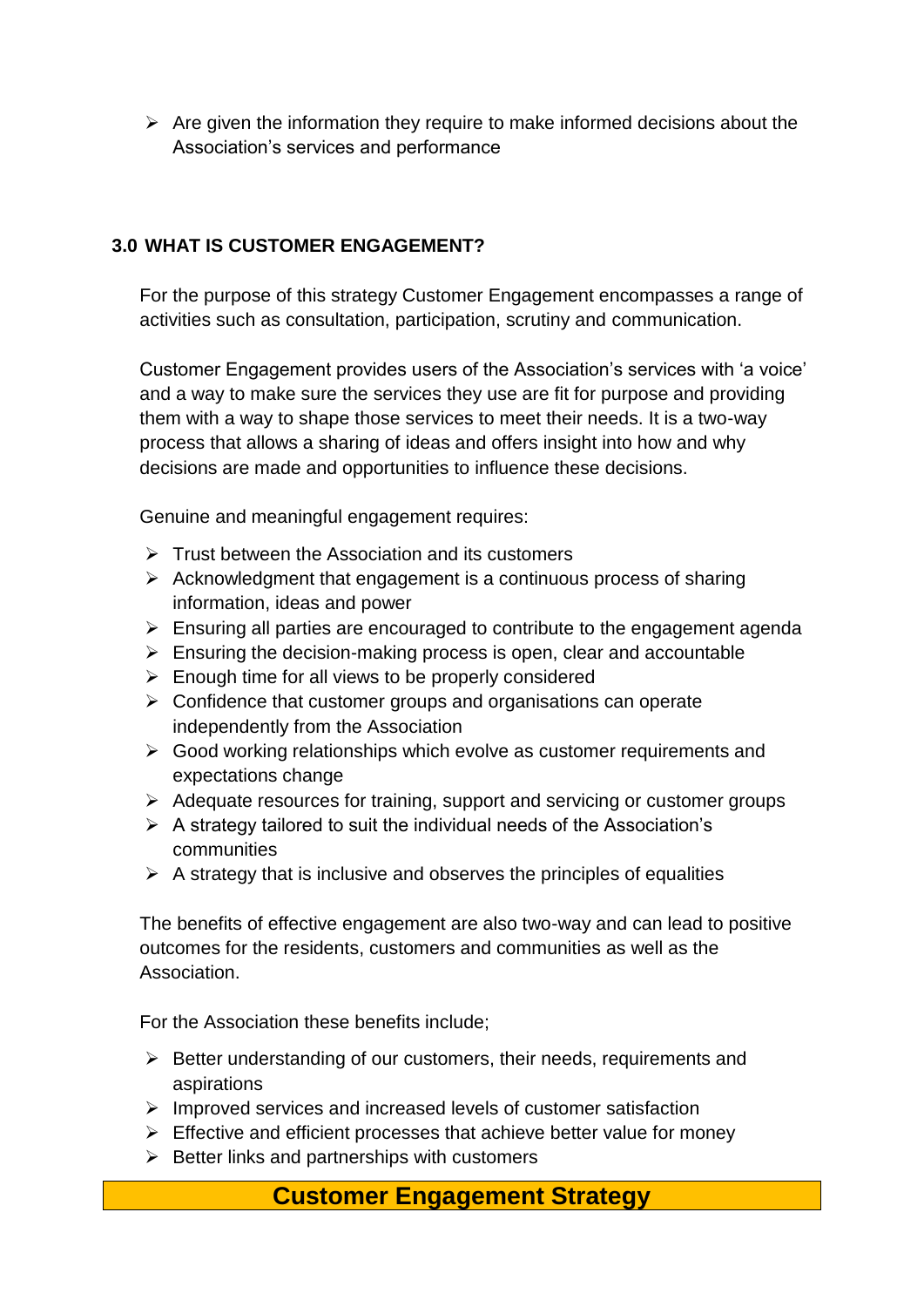- ➢ Informed customers that have a better awareness of the Association's legal, regulatory and financial limitations
- $\triangleright$  Improved communication and flow of information
- ➢ Policies and procedures that respond to the changing needs of customers

Customers that take an active role in engaging with the Association will have the opportunity to:

- ➢ Gain new skills and knowledge and/or build on existing skills and knowledge
- ➢ Build confidence and feel empowered to challenge the Association and hold it accountable
- $\triangleright$  Contribute to and influence decisions on services and service delivery
- $\triangleright$  Get a better understanding of how their homes and communities are managed

#### **4.0 CONTEXT**

The Association has both legislative and regulatory obligations with regards participation, consultation and the provision of information.

**Housing (Scotland) Act 2001** – Introduced a legal requirement for landlords to actively develop and support tenant participation and to consult with tenants and registered tenant organisations (RTOs) on a range of housing management, repairs and maintenance policies and proposal which may affect them.

**Scottish Social Housing Charter** – Contains 2 outcomes that directly relate to Customer Engagement;

Outcome 2 – Communication: Social landlords manage their businesses so that tenants and other customers (i.e residents) find it easy to communicate with their landlord and get the information they need about their landlord, how and why it makes decisions and the services the landlord provides.

Outcome 3 – Participation: Social landlords manage their businesses so that tenants and other customers find t easy to participate and influence their landlords' decisions at a level they feel comfortable with.

By successfully implementing its Customer Engagement Strategy, the Association wishes to exceed these standards and expectations.

#### **5.0RIGHT NOT TO ENGAGE**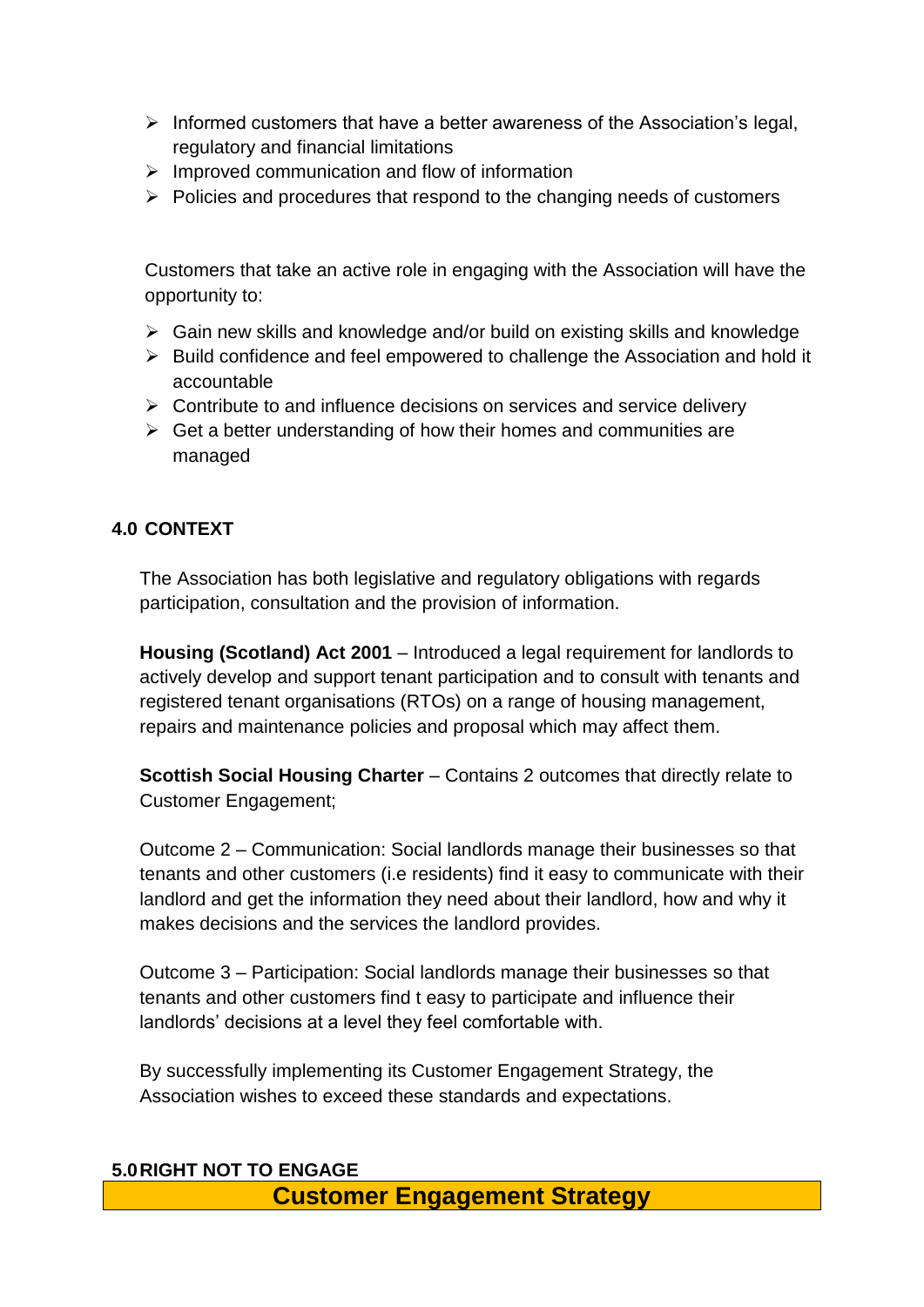However whilst the Association is committed to promoting and developing its Customer Engagement strategy and activities, it also recognises that customers also have a right NOT to engage

#### **6.0AIMS OF THE STRATEGY**

The Strategy has 6 key aims that it seeks to achieve;

**AIM 1** – Increase customer involvement in shaping and influencing the decision making process at all levels by promoting engagement opportunities

**AIM 2** - Increase the opportunities and range of methods for customers to easily and effectively engage with the Association

**AIM 3** - Minimise or, where possible, remove any barriers to effective engagement and ensure equal opportunity of access to engagement activities

**AIM 4** - Use customer feedback and input to drive and shape service improvements and increase levels of satisfaction

**AIM 5** - Develop mechanisms for connecting, communicating and engaging with customers, especially hard to reach and under-represented customers within our communities

**AIM 6** – Imbed a culture of customer engagement throughout the Association and establish it as a core activity for all staff

These aims determine the outcomes and objectives of the strategy and form the framework for the implementation action plan.

#### **7.0 MENU OF ENGAGEMENT**

A key outcome of the strategy is that customers are given opportunities and ways to engage and get involved with the Association that suit them. The Association will therefore offer a 'Menu of Engagement' that recognises the diverse needs of individuals and communities.

There are a number of engagement methods and activities currently available for customers ranging from the formal, strategic decision making level to the informal submitting suggestions and comments. Additionally, the Association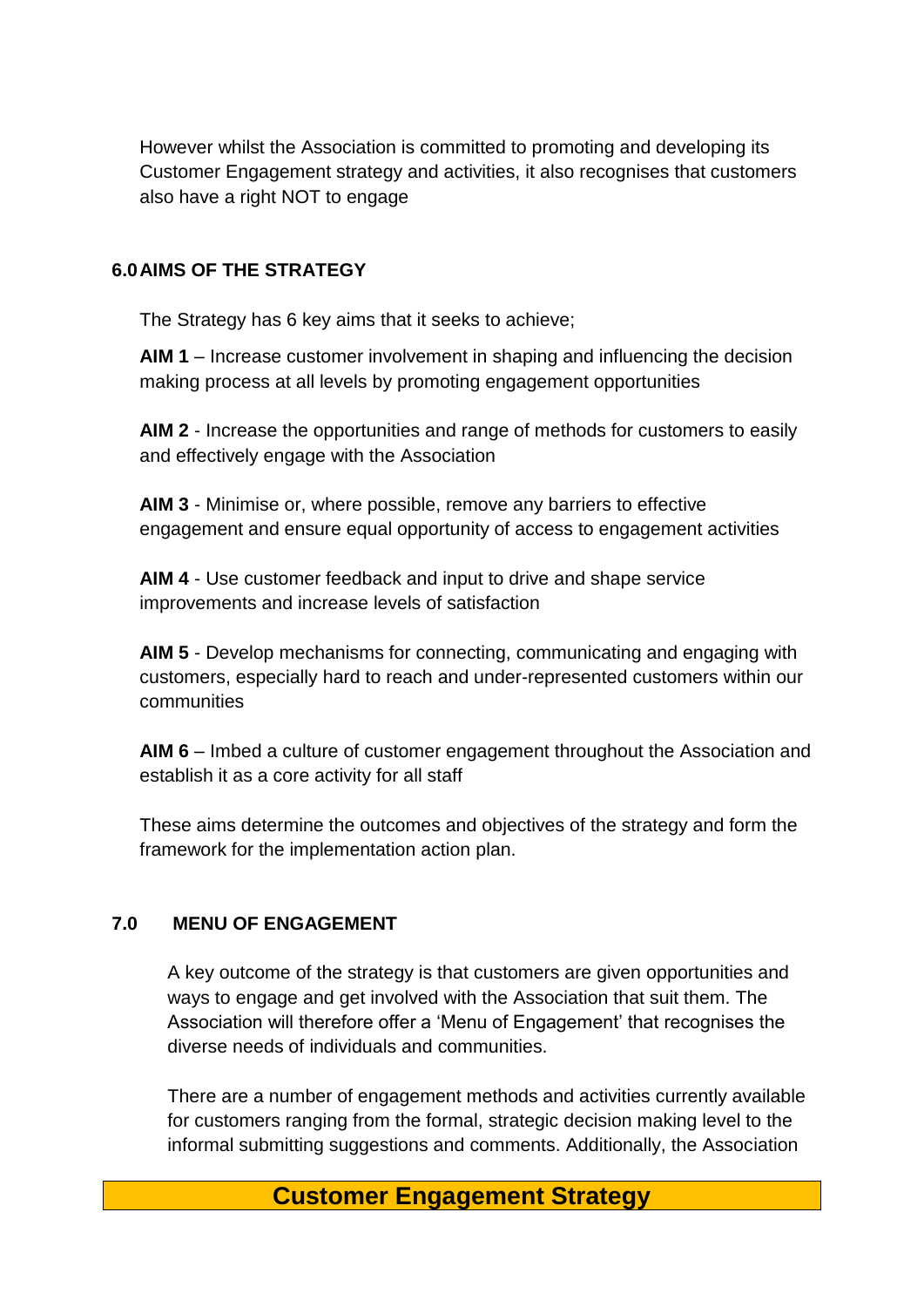is seeking to develop new form of involvement and engagement to meet the needs and preferences of its customers.

| <b>DECISION MAKING &amp;</b><br><b>SCRUTINY</b> | <b>Management Committee</b><br><b>Registered Tenants Organisation (RTO)</b><br>Joining the Service Improvement Group<br><b>Tenant Representative Panel</b><br><b>Focus Group</b><br><b>Short-Life Working Group</b><br><b>Interested Customer Register</b><br>Self-Assessment Group |
|-------------------------------------------------|-------------------------------------------------------------------------------------------------------------------------------------------------------------------------------------------------------------------------------------------------------------------------------------|
| <b>ACTIVE</b><br><b>INVOLVEMENT</b>             | Staff & Tenant Estate Inspections                                                                                                                                                                                                                                                   |
|                                                 | <b>Mystery Shoppers</b>                                                                                                                                                                                                                                                             |
| <b>VIEWS &amp; OPINIONS</b>                     | <b>Customer Suggestion Box</b>                                                                                                                                                                                                                                                      |
|                                                 | <b>Comments Section on Website</b>                                                                                                                                                                                                                                                  |
|                                                 | <b>Satisfaction Surveys</b>                                                                                                                                                                                                                                                         |
|                                                 | Questionnaires                                                                                                                                                                                                                                                                      |
|                                                 | <b>Complaints &amp; Feedback</b>                                                                                                                                                                                                                                                    |
|                                                 | <b>Public Meetings</b>                                                                                                                                                                                                                                                              |
|                                                 | <b>Consultation Exercises</b>                                                                                                                                                                                                                                                       |
| <b>SUPPORT</b>                                  | Membership of CCHA                                                                                                                                                                                                                                                                  |

By providing a range of options and opportunities to become involved and engage with the Association, it is intended that individuals will find a level and method of engagement that suits their own individual interests, lifestyles, time commitments, preferences, skills and knowledge.

## **8.0 EQUAL ACCESS TO ENGAGEMENT OPPORTUNITIES**

The Association seeks to make sure that any individual, group or sector of our communities that receive a service from it has equal access and opportunity to engage with the Association and to participate in any or all of its engagement activities.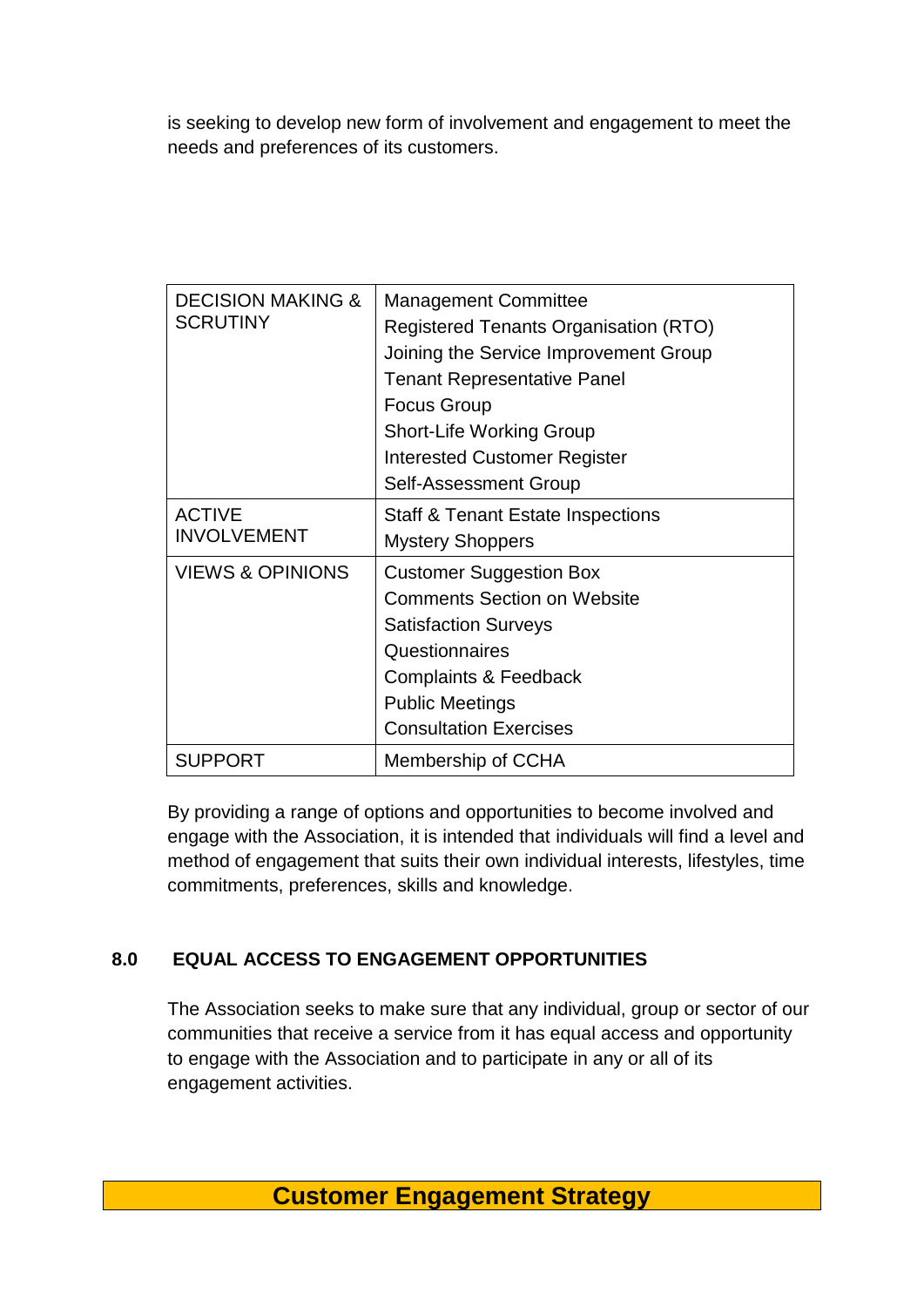However, it is recognised that there are identifiable groups that are 'hard to reach' and, consequently, underrepresented in normal mainstream engagement arrangements.

The Association will endeavour to identify and actively seek to engage with these groups and look for practical methods that will make customer engagement accessible to as many of its customers as possible.

#### **9.0 BARRIERS TO ENGAGEMENT**

The Association recognises that there may be a number of barriers to effective, successful and ongoing engagement with customers. When planning engagement activities it will therefore proactively seek to remove these barriers in order to make engagement a viable option by, as far as possible, reasonable and appropriate:

- ➢ Ensuring locations and venues are local and accessible
- ➢ Paying reasonable expenses
- ➢ Offering translation or interpretation services
- $\triangleright$  Providing communication aids
- $\triangleright$  Assisting with transport to venues
- $\triangleright$  Providing training and support
- ➢ Paying childcare and/or dependent care costs
- ➢ Provision of crèche facilities
- ➢ Holding meeting at times that meet customers' requirements

#### **10.0 RESOURCING CUSTOMER ENGAGEMENT**

To successfully implement this strategy and to develop or customer meaningful and sustainable Customer Engagement, it is recognised that it must be properly resourced and supported. Such resources may be financial and/or staff time.

The Association will ensure that adequate funds and staff time are made available to develop and support customer engagement in all its forms. To support the delivery of tenant engagement activities, the Association will also identify suitable sources of funding and will, where appropriate will submit applications.

#### **11.0 SUPPORTING & PROMOTING CUSTOMER ENGAGEMENT**